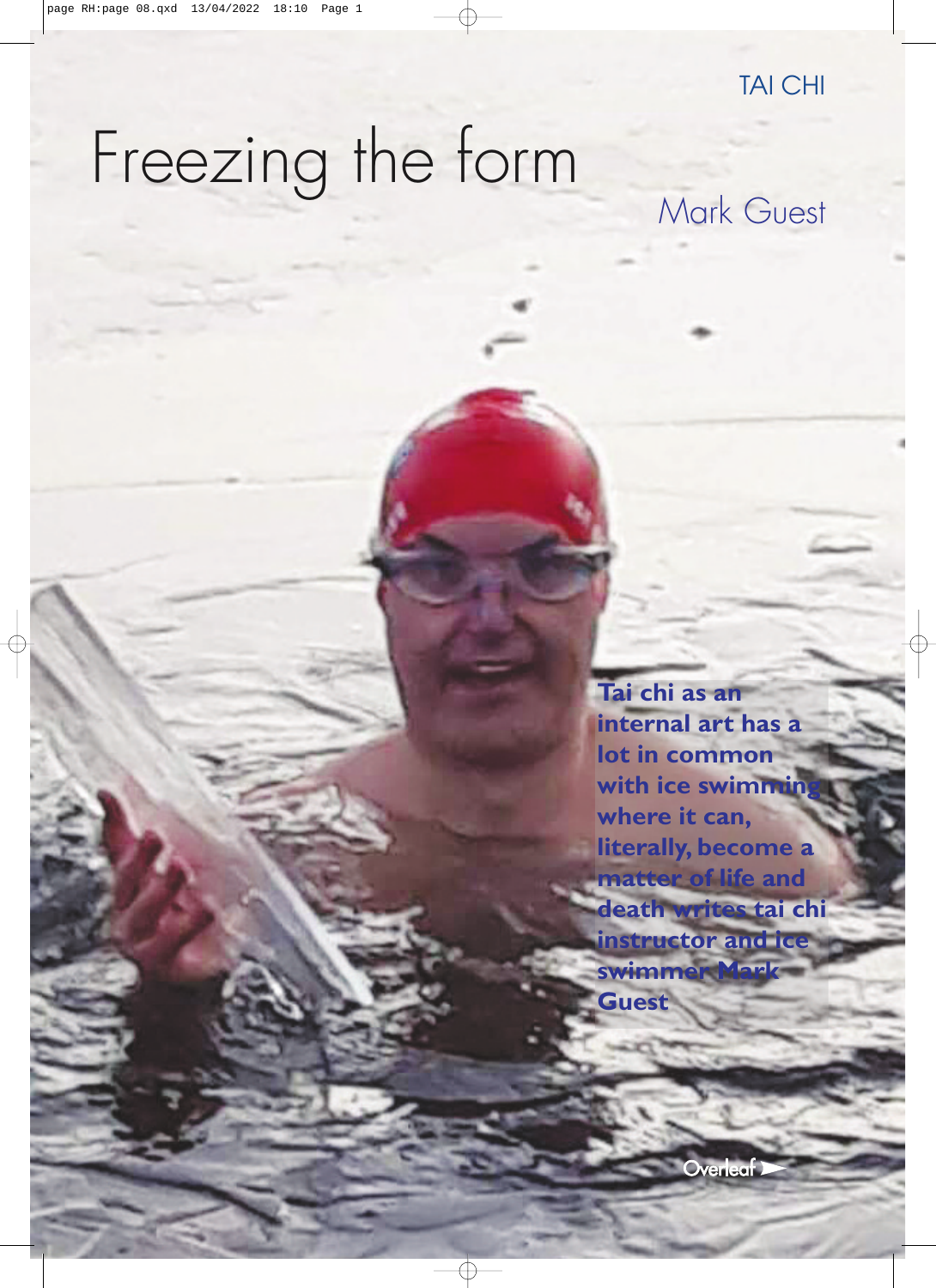## TAI CHI

**The swimming is swimming outside in water below 5°C**<br>wearing only a basic swimming costume, goggles and a wearing only a basic swimming costume, goggles and a swimming hat. It has seen significant growth in the last ten years, helped by the ice mile challenge introduced by the International Ice Swimming Association (IISA).There are also events held by IISA and the International Winter Swimming Association among others, and the third IISA world championships was held in Murmansk, Russia in March 2019.

In the autumn social media comes alive with the same questions from people looking to get into ice swimming. 'How long can I stay out?' 'What temperature is safe?' 'How often should I swim?' and so on.There are obviously some guidelines e.g. don't go in for half an hour if you've never done it before. However, this is very general advice, and as any experienced ice swimmer will tell you, every ice swimmer is different and every ice swim they do is different. This is serious stuff, as no ice swimmer can remain in the water indefinitely, and an inexperienced swimmer can experience hypothermia within minutes, leading to loss of mobility and consciousness, and the risk of drowning.



#### Lesson is in session

Ice swimming is about a conversation with your body: listening, learning and reacting.To be a safe ice swimmer, you must have a heightened awareness of your own body, what it is capable of and what it is telling you.When an ice swimmer first begins their ice journey, they need to learn to be aware of how they are feeling, including before they go into the water, whilst swimming and during the recovery (the afterdrop! Ice swimming is all about the afterdrop).This allows the swimmer to start to learn what



**Mark Guest**

their limits are for any particular swim, and any warning signals to look out for.

### Into the unknown

During an ice swimmer's initial training, anything unfamiliar whilst swimming may mean having to cut short a swim in case it is a crucial warning sign.This could be a range of things such as difficulty with the stroke, an ache, a twinge or just a funny feeling. Depending on the outcome, this will give you the experience to know whether to carry on or not the next time it happens. Ice swimming does involve learning to ignore a lot of pain and even agony that would normally be taken as a signal to stop whatever you are doing immediately. For example, the hand pain is often likened to having your hands slammed in car doors, though this does subside after a few seasons. This means that being fully mindful of your whole body and every signal and subtle difference is crucial.

Ice swimmers also enjoy discussing the different things that they notice when they are ice swimming, and these conversations highlight that there is a lot of commonality as well as difference. For example, some ice swimmers notice that teeth start to feel cold, whilst others don't.The common response from an ice swimmer who hasn't felt what another swimmer describes, is that they will look out for it next time.We are always learning.